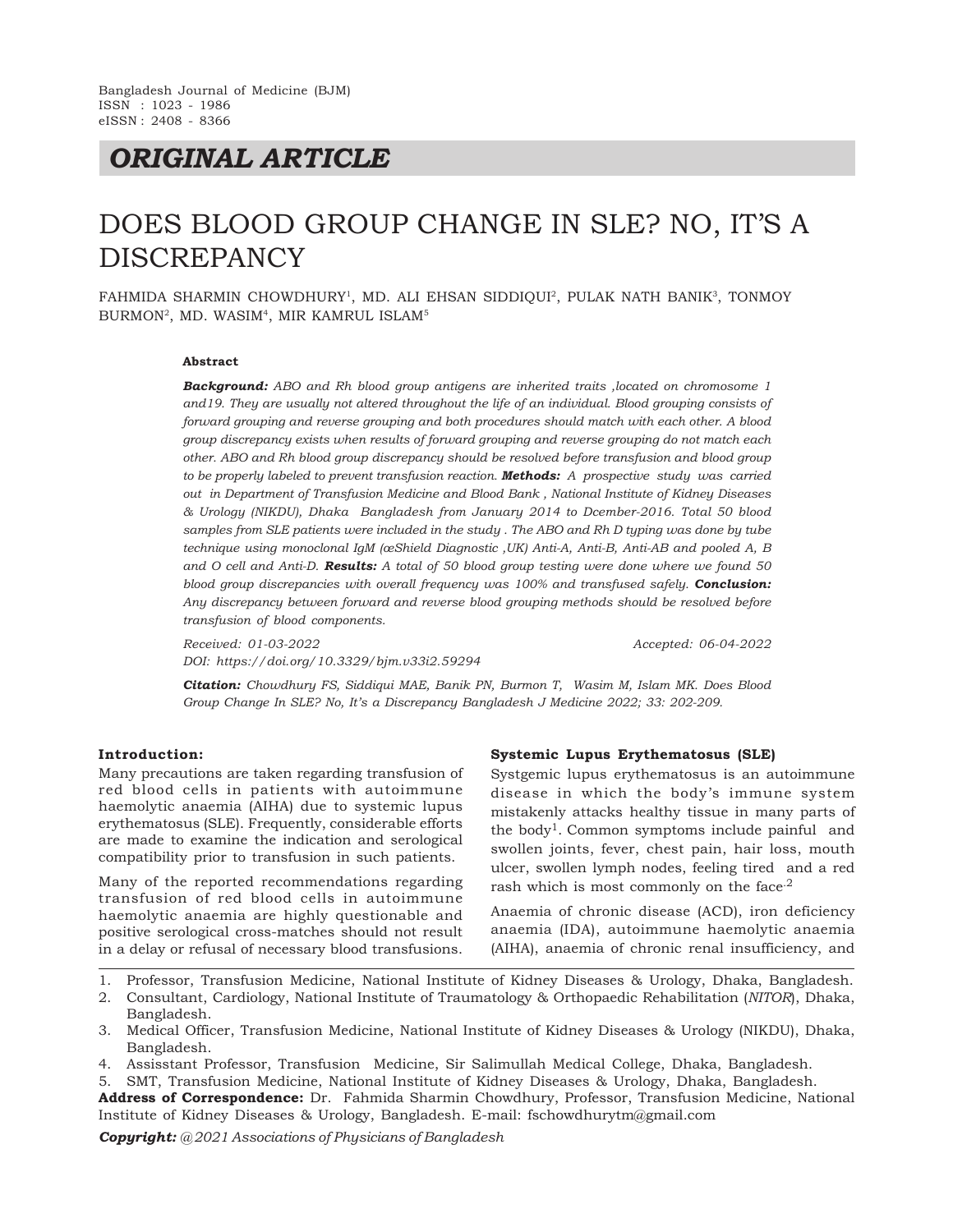Does Blood Group Change In SLE? No, It's a Discrepancy and the set of the BJM Vol. 33 No. 2

cyclophosphamide induced myelotoxicity are the most common causes of anaemia in SLE. 3,4,5,6

Autoantibody generally generated against self-red blood cell (RBC) antigens. In contrast, alloantibody formed due to exposure to foreign RBC antigens. Direct antiglobulin test (DAT) is generally positive without hemolysis in SLE.7,8

### **Autoimmune Haemolytic Anaemia**

AIHA is a group of disorders where immune system mistakenly destroys own red blood cells characterized by a malfunction of the immune system that produces autoantibodies which attack red blood cells as if they were recognized foreign to the body. <sup>9</sup>

RBCs normally have a lifespan of around 120 days. However, when antibodies bind to RBCs by mistake, they become targets for the immune system. The immune system then destroys the RBCs before the end of their natural lifespan. <sup>10</sup>

### **Causes of AIHA 11,12**

- 1. Idiopathic: approximately 50% of cases.
- 2. Secondary AIHA : lymphoproliferative disorders (e.g., chronic lymphocytic leukemia, lymphoma) autoimmune disorders (e.g., systemic lupus erythematosus SLE, rheumatoid arthritis, scleroderma, crohn's disease, ulcerative colitis).
- 3. Drug-induced AIHA including á-methyldopa and penicillin.

### **Characteristics of ABO antigens 13,14**

These are antigens sugar attached to the red blood cell membrane. 13 Clinically these are important because they are the most immunogenic. Inherited traits, located on chromosome 19 .They are usually not altered throughout the life of an individual. Within the ABO Blood Group system, the A and B genes are co-dominant, i.e. these will be expressed whenever the gene is present. The O gene is silent and only expressed when neither A nor B is present. 14 Besides their presence on red blood cells, soluble antigens can be present in plasma, saliva, and other secretions. .<sup>15</sup> This last fact is important to consider in organ transplantation. These modifications of blood group antigens usually revert to normal after remission is attained. Loss or weakening of ABO antigens is usually detected as a discrepancy in the forward and reverse typing of patients.<sup>16</sup>

### **Characteristics of abo antibodies: <sup>17</sup>**

Naturally occurring antibodies that occur without exposure to red cells containing the antigen. IgM antibodies, predominantly .They react in saline and readily agglutinate. Their optimum temperature is less than 30oC ie ,cold antibody, but reactions do take place at body temperature .Commonly present in high titer, 1/128 or 1/256. They are absent at birth and start to appear around 3-6 months as result of stimulus by bacterial polysaccharides. For this reason, newborn blood is only forward typed.

### **Characteristics of rh antigens<sup>18</sup>**

The Rh blood group systeis attributable to two genes, RHD and RHCE, which are located on chromosome1. Rh positivity or Rh negativity is distinguished by testing for the RhD antigen, the expression of which depends upon whether an RHD gene has been inherited from one or both parent. The RhD group is also dominant and will be expressed if inherited from either parent. If the RhD gene is not inherited from either biological parent then the individual will be RhD negative.

### **Characteristics of Rh Antibody <sup>19</sup>**

The majority of antibodies formed against the Rh antigens are of the immune antibody, IgG type, best react at 37<sup>o</sup>C ie, warm antibody accurately detected by IAT. They are capable of causing significant HTR and HDN. Rh antibodies rarely, if ever, bind complement, and therefore RBC destruction is mediated almost exclusively via macrophages in the spleen (extravascular hemolysis).

### **Landsteiner's Law20,21,22**

It states that:

- *1. If an agglutinogen is present in the red cells of a blood, the corresponding agglutinin must be absent from the plasma.*
- *2. If an agglutinogen is absent in the red cells of a blood, the corresponding agglutinin must be present in the plasma.*

### **Applicability of the law:**

The first law holds true for all types of blood grouping.

The second law is a fact for ABO blood groups.

The Rh,M,N and other blood groups do not follow the second part of landsteiner's law.

### **Antigen And Antibody of ABO System**

| <b>Blood Group</b> | Antigen   | Antibody      |
|--------------------|-----------|---------------|
| А                  |           | В             |
| B                  | B         | A             |
| A B                | A B       | $No A$ or $B$ |
| $\circ$            | No A or B | A, B          |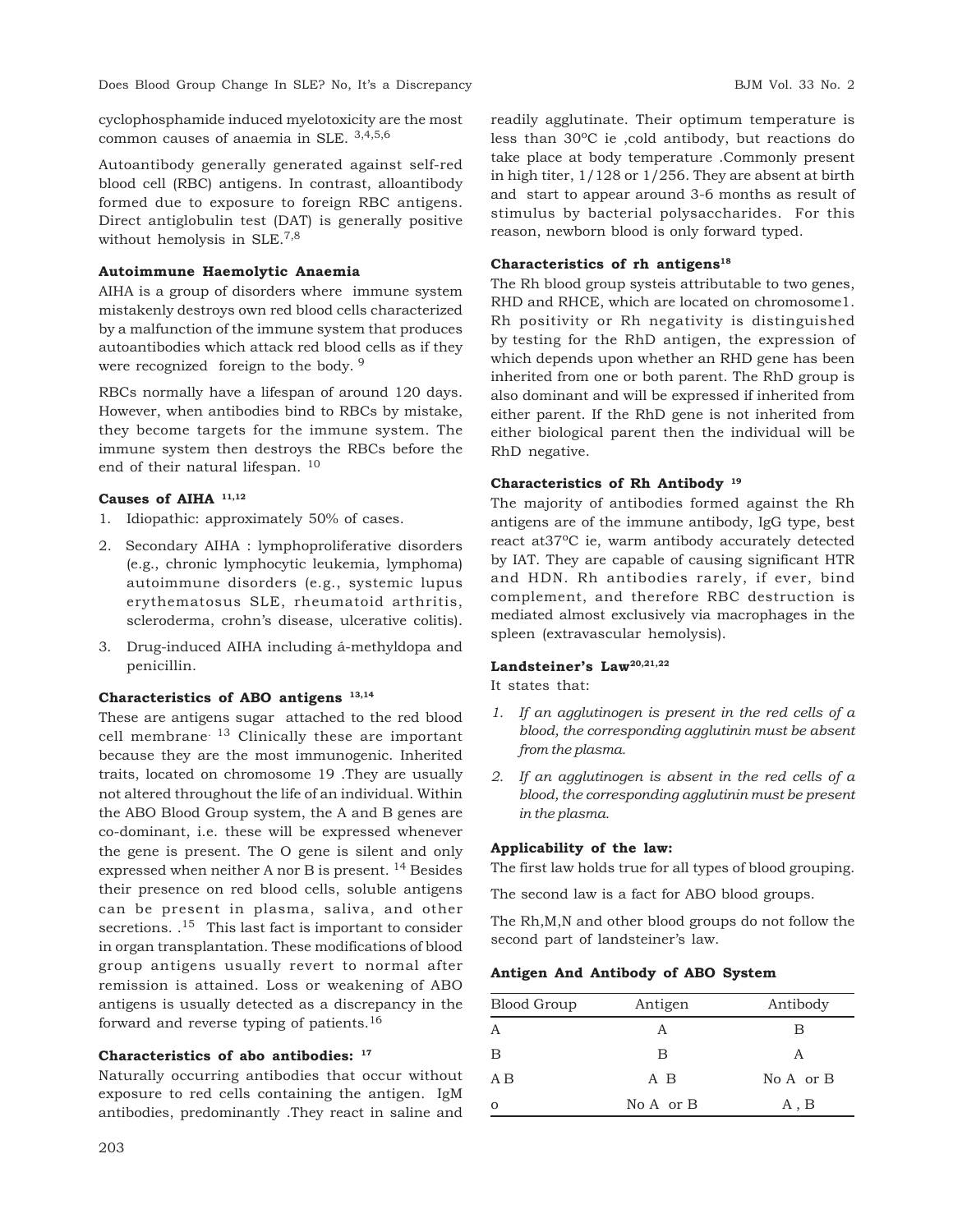## **ABO TYPING**

Antigen typing referred to as the forward typing  $(1<sup>st</sup> Law)$ Antibody detection referred to as the reverse typing  $(2<sup>nd</sup> Law)$ 

# *Forward typing determines antigens on patient's or donor's red cells* Anti A AntiB AntiAB Bood Group **+ - +** A **- + +** B **+ + +** AB **- - -** O

**Table-II**

(-) No agglutination, (**+)** Agglutination

### **Table-II** *Reverse typing determines antibodies in patient's or donor's serum or plasma*

| A Cell                   | B Cell                   | O Cell                   | Blood Roup |
|--------------------------|--------------------------|--------------------------|------------|
| $\sim$                   | $\div$                   | $\overline{\phantom{0}}$ | A          |
| $^{+}$                   | $\overline{\phantom{a}}$ | -                        | B          |
| $\overline{\phantom{a}}$ | $\sim$                   | $\overline{\phantom{a}}$ | AB         |
| $+$                      | <b>+</b>                 | $\overline{\phantom{0}}$ |            |

# **Table-III**

# *Final Result*

|        | Forward Grouping         |         |                          | Reverse Grouping         |                  | Auto Controll                | <b>Blood</b> |
|--------|--------------------------|---------|--------------------------|--------------------------|------------------|------------------------------|--------------|
| Anti A | Anti B                   | Anti AB | Cell<br>A                | B Cell                   | Cell<br>$\Omega$ | Self Cell+Self Serum         | Group        |
| $+$    | $\overline{\phantom{a}}$ | $+$     | $\sim$                   | $^{+}$                   | $\sim$           | $\overline{\phantom{a}}$     | Α            |
| ۰      | $\div$                   | $+$     | $^{+}$                   | $\overline{\phantom{a}}$ | ۰                | $\overline{\phantom{a}}$     | В            |
| $+$    | $\pm$                    | $^{+}$  | $\overline{\phantom{a}}$ | $\overline{\phantom{a}}$ | ۰                | $\qquad \qquad \blacksquare$ | AΒ           |
| ۰      |                          | ÷       | $\ddot{}$                | $^{+}$                   | $\sim$           | $\overline{\phantom{a}}$     |              |
| $+ +$  | $+ +$                    | $+ +$   | $+ +$                    | $++$                     | $^{++}$          | $+++$                        | ??????       |

## **How To Resolve The Discrepency In Sle**

Check the patient's age and sex Check the diagnosis Check the transfusion history Check for clerical/technical errors Check results of the screening cells. Always re-test first-Forward grouping and Reverse grouping Autocontroll Direct and Indirect Antihuman globulin test (DAT and IAT)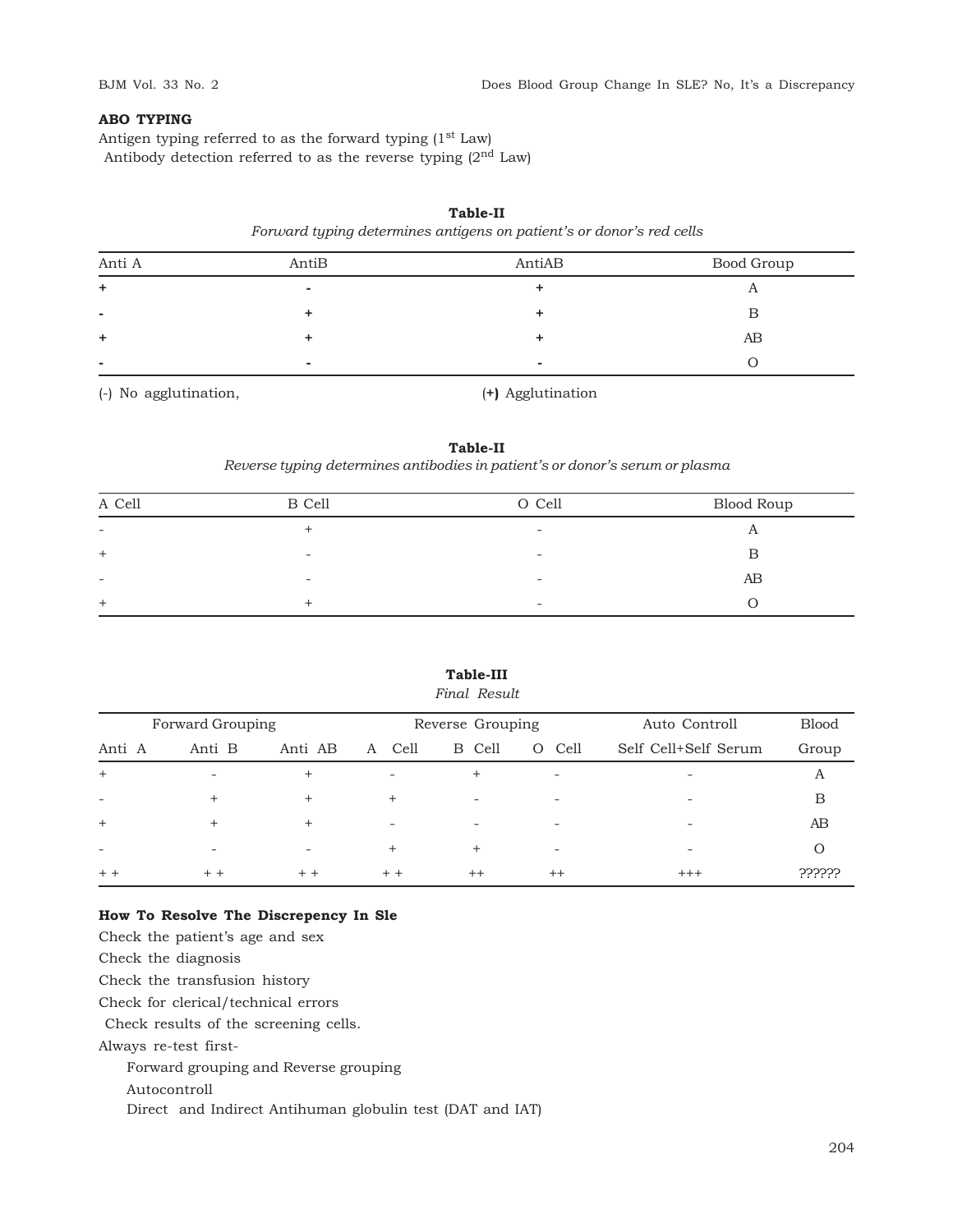### **Transfusion in SLE**

The AIHA in patients with SLE is seldom severe and rarely fatal as prednisolone is usually sufficient in controlling it. So blood requirement is rare in SLE patients.

As autoantibody reacts with most of the donor RBCs, it is difficult to find out compatible units. In that case, first, we have to rule out alloantibody and second find out best-matched blood units for transfusion. Finding compatible blood unit is virtually impossible."least incompatible" RBC's may be selected from 5 to 6 donors.

Blood should be transfused by keeping warm the patient not the blood.

### **Methods:**

50 SLE patients with cold-type autoimmune haemolytic anaemia were included in this study. In this study, data were collected from patients with true (clinically and laboratory verified) AIHA due to SLE and detectable serum autoantibodies and required RBC transfusion. Patients who had not received transfusions or received compatible RBC transfusion (negative cross-match) have not been considered in this study. Prior to RBC transfusion, all patients were either receiving immunosuppressive therapy, i.e. prednisolone and/ or azathioprine or cyclophosphamide, or prednisolone treatment was started with at least 100–250 mg.

Standard serological assays were employed for the detection and characterization of antibodies to red blood cells. If a sample showed evidence of strong autoagglutination, cells were washed with pre warmed saline to detect presence of cold autoantibody. In severe cases pre-warming the patient cells, serum/plasma and grouping reagents prior to mixing and incubation of the tests at 37°C was done. patient's serum with screening cells and an auto control.

Cold autoantibodies react against all adult cells including screening cells( A and B cells) and autologus cells. An auto-control is used to differentiate between cold autoantibodies from cold alloantibodies. If the auto control is positive, the reactions observed with the A and B cells and screening cells are probably the result of autoantibodies. When autoantibody is detected,

special techniques to identify the antibody and remove antibody reactivity by prewarming techniques can be used. Serological assays including direct and indirect antiglobulin tests (DAT and IAT) done. Strategy to distinguish between cold autoantibodies or cold alloantibodies are, by testing the at room temperature.

Identification and characterisation of serum and/or eluted antibodies, and antibody adsorption were not performed. Significant alloantibodies were not detected in the serum samples .

### **Results:**

A positive direct antiglobulin test (DAT) was observed in all 50 patients. A positive direct antiglobulin test is a criterion for the diagnosis of systemic lupus erythematosus (SLE ). A DAT-positive reaction points to the presence of IgG and/or complement attached to the red cells. It can be positive in several cases, but in our case, it was mainly due to the presence of an autoimmune disease (SLE).

It is essential to exclude an underlying alloantibody along with autoantibody.. In 50 patients, red blood cell transfusion was done with no significant haemolytic transfusion reactions due to auto antibodies.

**Table** *Distribution by age*

| Class interval | No of patients | Percentage |
|----------------|----------------|------------|
| $11 - 20$      | 05             | 10         |
| 21-30          | 20             | 40         |
| $31 - 40$      | 22             | 44         |
| $41 - 50$      | 03             | 06         |
| Total          | 50             | 100        |

### **Table** *Distribution by sex*

| Sex    | No of patients Percentage |     |
|--------|---------------------------|-----|
| Male   | 20                        | 40  |
| Female | 30                        | 60  |
| Total  | 50                        | 100 |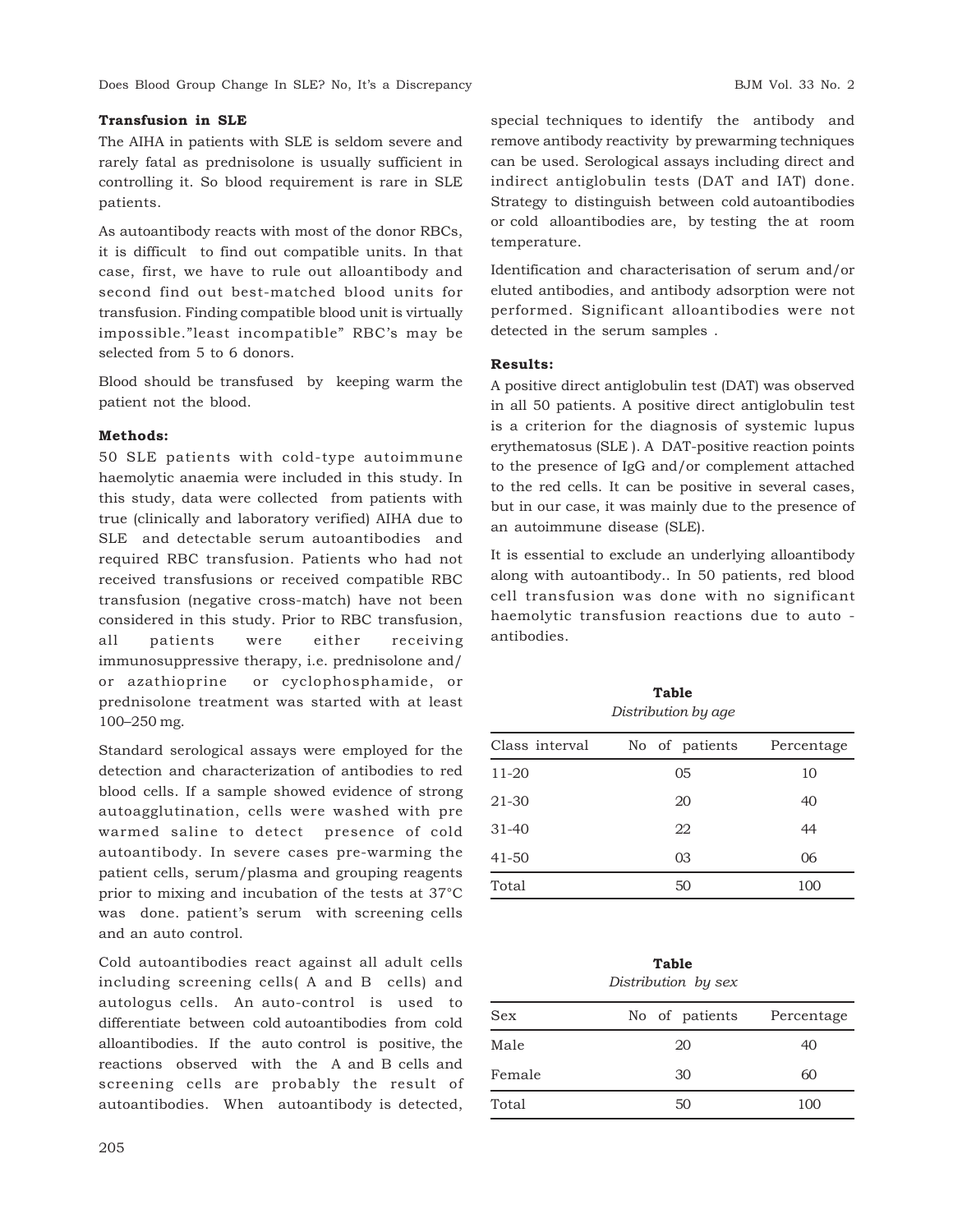**Table** *Distribution by blood group*

| Blood group | No of patients | Percentage |
|-------------|----------------|------------|
| $A+$        | 12             | 24         |
| $A -$       | 00             | 00         |
| $B+$        | 14             | 28         |
| $B-$        | 01             | 02         |
| $AB+$       | 08             | 16         |
| $AB-$       | 01             | 02         |
| $O+$        | 12             | 24         |
| $O -$       | 02             | 04         |
| Total       | 50             | 100        |

**Table** *Distribution by haemogloin*

| Gm/dl   | No of patients | Percentage |
|---------|----------------|------------|
| $4 - 5$ | 08             | 16         |
| $6 - 7$ | 22             | 44         |
| $7 - 8$ | 20             | 40         |
| Total   | 50             | 100        |

| Table                                    |  |  |  |
|------------------------------------------|--|--|--|
| Distribution by unit of blood transfused |  |  |  |

| Unit of blood | No of patients | Percentage |
|---------------|----------------|------------|
| $1 - 3$       | 32             | 64         |
| $4 - 6$       | 12             | 24         |
| $7-9$         | 06             | 12         |
| Total         | 50             | 100        |
|               |                |            |

### **Discussion:**

Many of the reported recommendations regarding transfusion of red blood cells in autoimmune haemolytic anaemia are highly questionable. RBC transfusion in these patients is associated with the risk of a haemolytic transfusion reaction due to mismatched blood, and thus the attending physician is responsible for any possible unfavourable transfusion outcome. Similarly, transfusion is only indicated in life-threatening situations, and, if indicated, the total volume transfused should not exceed 1 mL/kg/hour<sup>23,</sup> <sup>24</sup> Serological assays including direct and indirect antiglobulin tests (DAT and IAT, respectively), identification and characterisation of serum and/

BJM Vol. 33 No. 2 Does Blood Group Change In SLE? No, It's a Discrepancy

or eluted antibodies, and antibody adsorption should be performed 25,26, 27

Blood grouping includes both forward and reverse grouping methods as each method serves as a check on each other. Blood group discrepancy occurs when both methods do not match with each other. On occasions, the reason for this discrepancy in blood grouping and Rh typing may be due to autoantibodies present in the blood. This may lead to mismatch during crossmatching, which may lead to the transfusion of incorrect ABO blood group. This may result in transfusion reactions in the patient. Hence, finding the correct blood group is of utmost importance. In our case, we used the prewarming technique,<sup>28</sup>

There is an autoantibody in the unknown serum active at the temperature of the test, the red cells agglutinated before being tested. This is usually observed at temperatures lower than 37°C and found in 9 cases which is about 17.64%. Mishra et al. found it about 35.1% and Heo et al. found it in about 5.5% and Makroo et al. found cold-reacting autoantibody (57%) and it was the most common cause of ABO discrepancy. Cold autoantibodies react usually all cells including screening cells, A, B, and autologous cells. An auto-control is usually used to differentiate between cold autoantibodies from cold alloantibodies. If the auto-control is positive, the reactions observed with all cells. Washing red cells at 37°C or 45°C may disperse the agglutination and the red cells can be grouped in that way. In this study we also found a part of group discrepancy and mixed Rhesus phenotype about 5 (9.80%) cases 29,30,31,37

N, Fujita T, Nakamura M, et al showed that A transient blood group change from A to AB in a 26 year-old woman presenting with systemic lupus erythematosus (SLE), was interpreted that her blood type returned to A after steroid pulse therapy.<sup>32</sup>

 Ananda N Malaya et al showed that A 53-years old woman presenting with systemic lupus erythematosus (SLE), was underwent hysterectomy , her blood typed as B Positive and returned to O Positive after steroid pulse therapy.<sup>33</sup>

Mishra D et al showed that A total of 25,559 blood group testing were done where we found 57 blood group discrepancies with overall frequency was 0.22%. Out of 57 discrepancies we were found 20 (35.09%) cases of technical error and 37 (64.91%)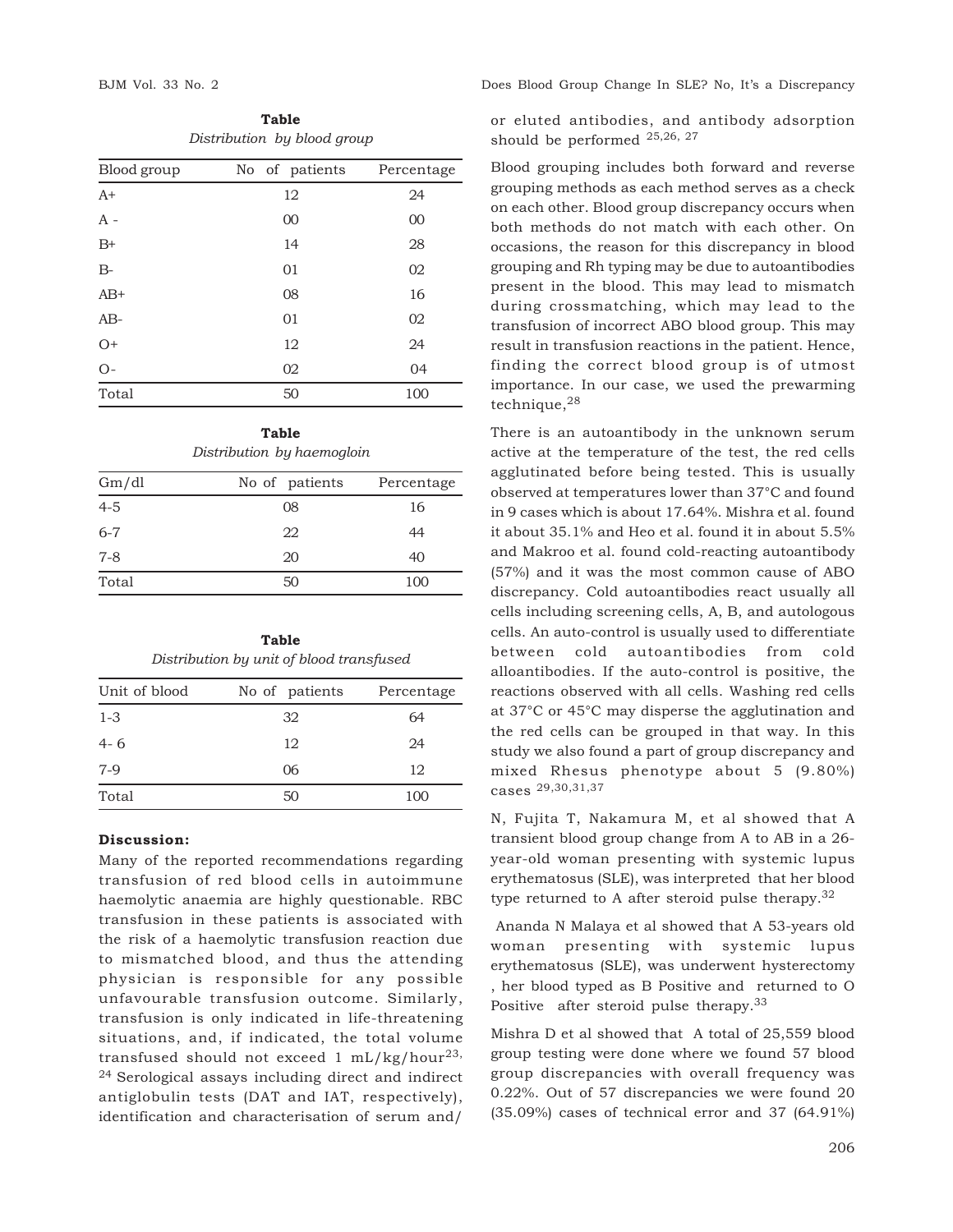cases of sample related error. Among these sample related problems, we found weak/missing antibody, weak antigen expression, rouleaux, cold autoantibodies, cold alloantibodies, Bombay phenotype with the frequency of 13.51%, 2.70%, 2.70%, 54.06%, 8.11%, 18.92% respectively.<sup>34</sup>

Makroo RN et al The most common cause of ABO typing discrepancies was due to cold autoantibodies among the patients (50·7%) and blood donors (57%) causing discrepant results in reverse typing. The various other causes of reverse typing discrepancies among patients were weak/missing antibody (25·4%), cold-reacting alloantibody (4·3%), warm autoantibody (2·2%), anti-A1 antibody (2·2%), Bombay phenotype  $(1.5\%)$ , transplantation  $(0.7\%)$  and rouleaux  $(0.7\%)$ , whereas in blood donors, the causes were coldreacting antibody (7%) and weak antibody (7%). The major cause of forward typing discrepancies among patients (12·3%) and blood donors (29%) was ABO subgroups.<sup>35</sup>

The most frequent cause of ABO discrepancies in forward grouping was subgroups of A Antigen (44.6%) and in reverse grouping was cold autoantibody (23.9%). There were 11 (8.4%) cases with alloantibodies. Two blood donors with rare Bombay phenotype and p blood group were also identified.<sup>36</sup>

A total 25,082 blood group testing was done, 318 samples were carried out for group confirmation and discrepancy found in 51 cases. Technical and clerical errors were found in 18 cases. The remaining 33 samples reported as true discrepancy which was detected by Coombs analysis (both direct and indirect), antibody screening, determination of Rhesus genotype and phenotype, and minor antibody detection. The rate of discrepancy is about 0.20%. Meanwhile, missing antigen was found in 3 cases (5.88%), missing antibody in 1 (1.96%), additional reaction due to rouleaux's in 4 (7.84%), mixed field (mf) reaction due to mismatched blood transfusion in 6 (11.76%), alloantibody with mixed phenotype in 5 (9.80%), cold antibody in 9 (17.24%), and Bombay in 5 cases  $(9.80\%)$ <sup>37</sup>

### **Conclusion:**

Mistyping either a donor or a recipient can lead to transfusion with ABO-incompatible blood, which can result in severe hemolysis and may even result in the death of the recipient. Clinicians are generally reluctant to give a best-matched blood transfusion to patients with autoantibody-induced hemolysis of red cells. Transfusion medicine specialists should help the clinician understand that this is the best treatment plan for the patient and safe blood transfusion. Transfusion medicine specialists should request the clinician to fillup the blood requisition form correctly.

### **Limitations of the study:**

This study was not without limitation. One of the limitations of the study was small sample size. Also it was a single centre study. Only patients of NIKDU, Dhaka were taken for the study. So this will not reflect the overall picture of the country. A large scale study needs to be conducted to reach to a definitive conclusion. Study was conducted in a tertiary care hospital which may not represent the real scenario of primary or secondary care centre.

### **Conflict of Interest:**

The authors stated that there is no conflict of interest in this study

### **Funding:**

No specific funding was received for this study**.**

### **Ethical consideration:**

The study was conducted after approval from the ethical review committee. The confidentiality and anonymity of the study participants were maintained

### **Acknowledgement:**

Sincerest thanks are extended to the administration and blood bank staff of the hospitals for their cooperation and assistance.

### **References:**

- 1. "Handout on Health: Systemic Lupus Erythe matosus". www.niams.nih.gov. February 2015.
- 2. Budman D R, Steinberg A D. Hematologic aspect of systemic lupus erythematosus. Current concepts. Ann Intern Med 1977,86:220-229.
- 3. Keeling D M, Isenberg D A. Haematological manifestations of systemic lupus erythematosus. Blood Rev 1993;71:99-207.
- 4. Nossent J C, Swaak A J G. Prevalence and significance of haematological abnormalities in patients with systemic lupus erythematosus. QJM 1991;80:605-612.
- 5. Delbarre F, Pompidou A, Kahan A, Brouilhet H, Le Go A, Amor B. Study of blood lymphocytes in systemic lupus erythematosus. Pathol Biol 1971;19:379-387.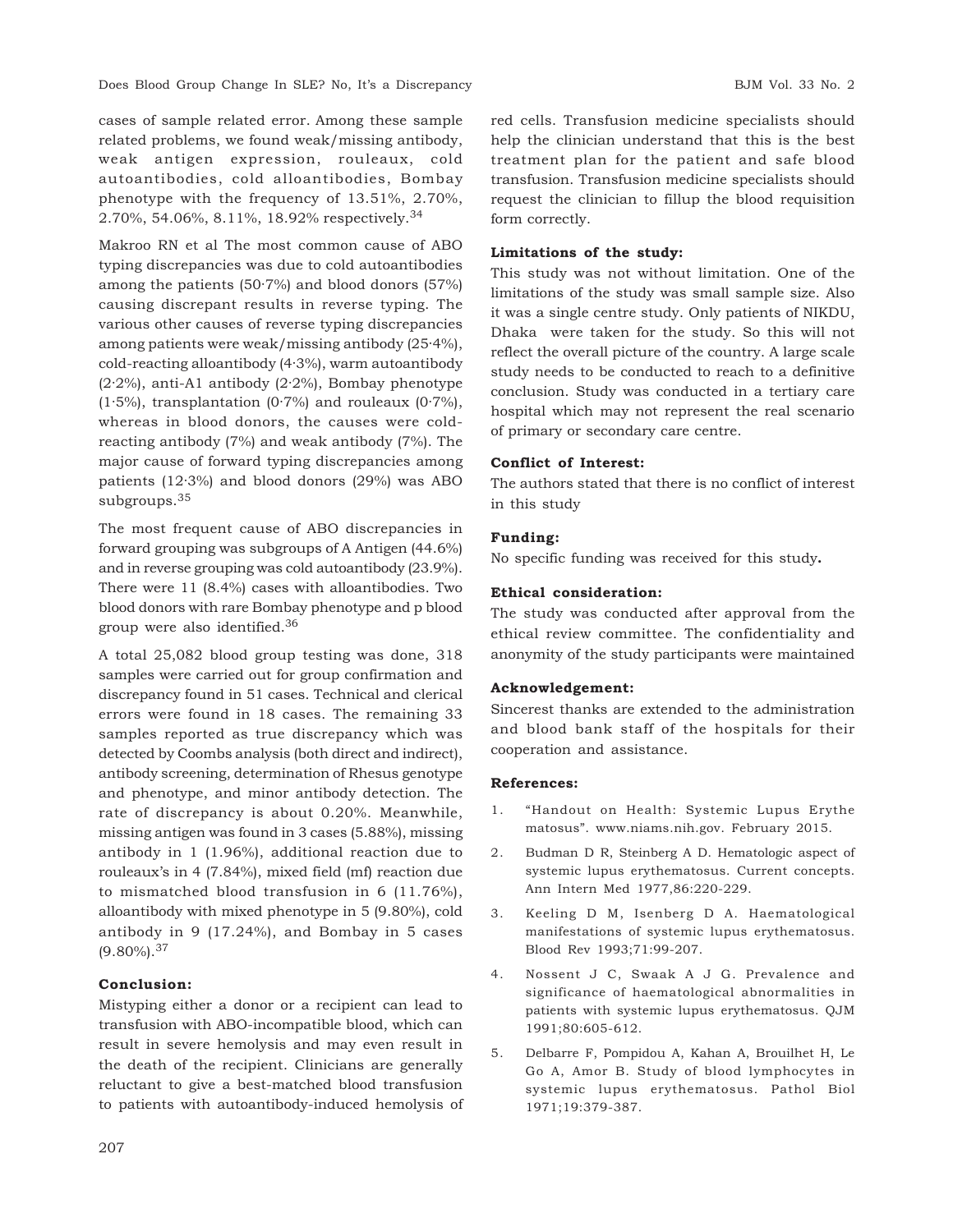- 6. Vlachoyiannopoulos P G, Karasa F B, Karakostas K X, Drosos A A, Moutsopoulos
- 7. Petri M, Orbai AM, Alarcón GS, Gordon C, Merrill JT, Fortin PR, et al. Derivation and validation of the systemic lupus international collaborating clinics classification criteria for systemic lupus erythematosus
- 8. Deák M, Bocskai M, Burcsár S, Dányi O, Fekete Z, Kovács L. Non-thromboembolic risk in systemic lupus erythematosus associated with antiphospholipid syndrome. Lupus 2014;23:913-8. https://doi.org/10.1177/0961203314531839 PMid:24729279
- 9. Sawitsky A, Ozaeta PB (June 1970). "Diseaseassociated autoimmune hemolytic anemia". Bull N Y Acad Med. 46 (6): 411-26.
- 10. Gehrs BC, Friedberg RC (April 2002). "Autoimmune hemolytic anemia". Am. J. Hematol. 69 (4): 258-71. https://doi .org/10.1002/ajh.10062 PMid:11921020
- 11. Gupta S, Szerszen A, Nakhl F, et al. (2011). "Severe refractory autoimmune hemolytic anemia with both warm and cold autoantibodies that responded completely to a single cycle of rituximab: a case report". J Med Case Rep. 5: 156. https://doi.org/ 10.1186/1752-1947-5-156 PMid:21504611 PMCid:PMC3096571
- 12. Bradencarter (28 December 2017). "About Hemolytic Anemia". hemolyticanemia.org. Archived from the original on 2 March 2018. Retrieved 28 December 2017.
- 13. Reid ME and Lomas-Francis C. The Blood Group Antigen Facts Book. Second ed. 2004, New York: Elsevier Academic Press. https://doi.org/10.1016/ B978-012586585-2/50029-9 PMid:15373959
- 14. Klug, William S.; Cummings, Michael R. (1997). Concepts of Genetics(5th ed.). Upper Saddle River, NJ: Prentice Hall. p. 83.
- 15. Reid ME and Lomas-Francis C. The Blood Group Antigen Facts Book. Second ed. 2004, New York: https://doi.org/10.1016/B978-012586585-2/ 50029-9 PMid:15373959
- 16. Elsevier Academic Press.Reid ME , Bird GW . Associations between human red cell blood group antigens and disease. Transfus Med Rev. 1990;4:47- 55. https://doi.org/10.1016/S0887-7963(90)70247- 7
- 17. "Position statement: Red blood cell transfusion in newborn infants". Canadian Pediatric Society. April 14, 2014. Archived from the originalon 19 May 2018.
- 18. Daniels G . The molecular genetics of blood group polymorphism. Transpl Immunol. 2005;14(3-4):143- 153. https://doi.org/10.1016/j.trim.2005.03.003 PMid:15982556

BJM Vol. 33 No. 2 Does Blood Group Change In SLE? No, It's a Discrepancy

- 19. Westhoff CM . The Rh blood group system in review: a new face for the next decade. Transfusion. 2004;44:1663-73. https://doi.org/10.1111/j.0041- 1132.2004.04237.x PMid:15504174
- 20. Daniels G . The molecular genetics of blood group polymorphism. Transpl Immunol. 2005;14(3-4):143- 153. https://doi.org/10.1016/j.trim.2005.03.003 PMid: 15982556
- 21. Westhoff CM . The Rh blood group system in review: a new face for the next decade. Transfusion. 2004;44:1663-73. https://doi.org/10.1111/j.0041- 1132.2004.04237.x PMid:15504174
- 22. Durand, J.K.; Willis, M.S. (2010). "Karl Landsteiner, MD: Transfusion Medicine". Laboratory Medicine. 41 (1): 53-55. https://doi.org/10.1309/ LM0MICLH4GG3QNDC
- 23. Petz L, Garratty G. Immune Hemolytic Anemias. New York: Chrurchill Livingstone; 2004. [Google Scholar] https://doi.org/10.1016/B978-0-443-08559- 8.50012-1
- 24. Petz LD. A physician's guide to transfusion in autoimmune haemolytic anaemia. Br J Haematol. 2004;124:712-6. https://doi.org/10.1111/j.1365- 2141.2004.04841.x PMid:15009058
- 25. Mayer B, Yürek S, Kiesewetter H, Salama A. Mixedtype autoimmune hemolytic anemia: differential diagnosis and a critical review of reported cases. Transfusion. 2008;48:2229-34. https://doi.org/ 10.1111/j.1537-2995.2008.01805.x PMid:1856 4390
- 26. Bartolmäs T, Mayer B, Yürek S, et al. Paradoxical findings in direct antiglobulin test and classification of agglutinating autoantibodies using eluates and monospecific anti-human globulin sera. Vox Sang. 2015;108:58-63. https://doi.org/10.1111/ vox.12187 PMid:25130988
- 27. Ahrens N, Pruss A, Kähne A, et al. Coexistence of autoantibodies and alloantibodies to red blood cells due to blood transfusion. Transfusion. 2007;47:813- 6. https://doi.org/10.1111/j.1537-2995.2007. 01194. x PMid:17465945
- 28 . Mishra D, Parida P, Mahapatra S, Sahoo BB. Resolving blood group discrepancy in patients of tertiary care centre in Odisha, India. Int J Res Med Sci 2018;6:2348-53 https://doi.org/10.18203/ 2320-6012.ijrms20182815
- 29 Mishra D, Parida P, Mahapatra S, Sahoo BB. Resolving blood group discrepancy in patients of tertiary care Centre in Odisha, India. Int J Res Med Sci 2018;6(7):2348-53. https://doi.org/10.18203/ 2320-6012.ijrms20182815